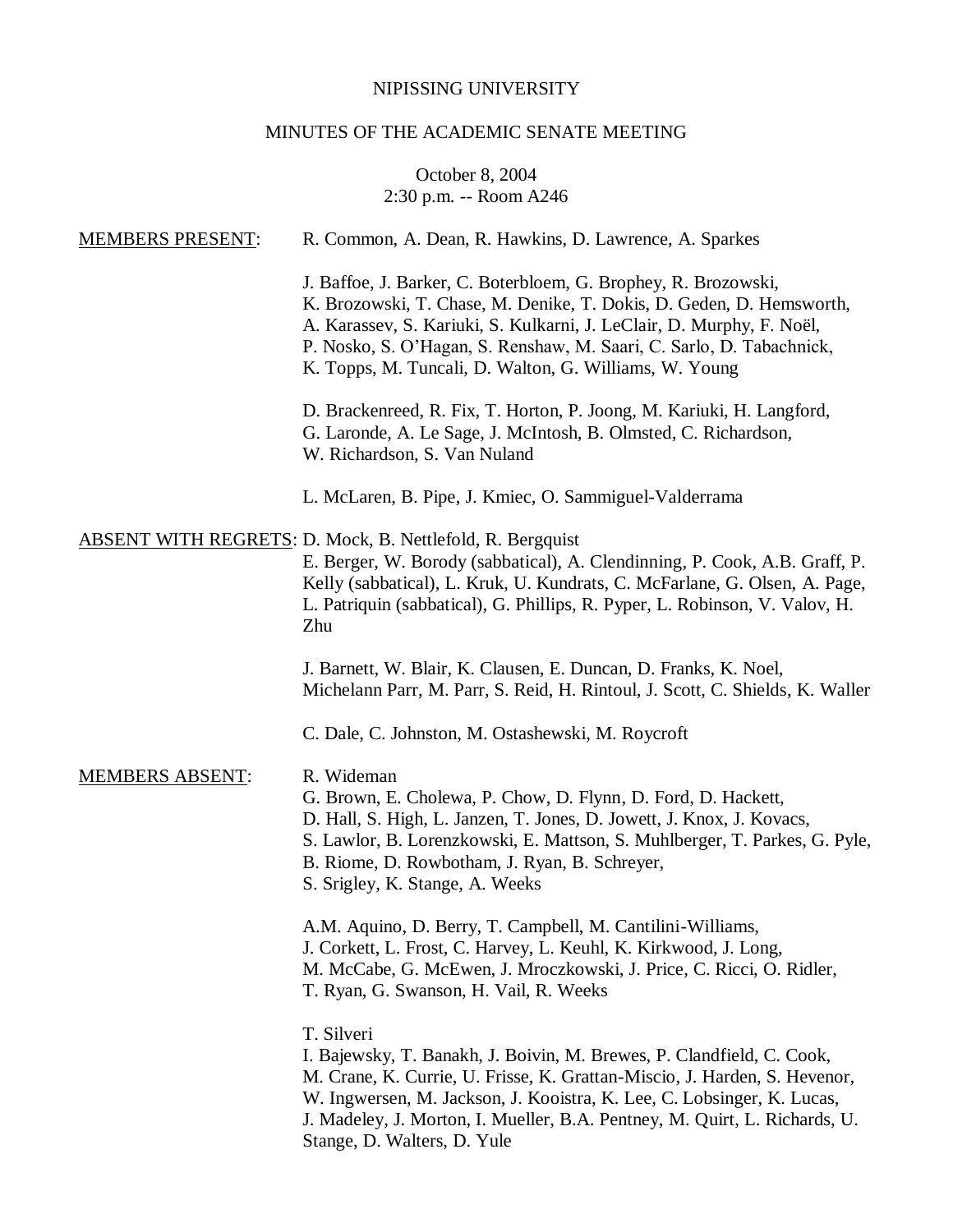MOTION #1: Moved by S. Van Nuland, seconded by T. Horton that the minutes of the regular meeting of the Academic Senate dated September 10, 2004 be adopted. CARRIED

### BUSINESS ARISING FROM THE MINUTES

The Speaker noted that a question had been raised at the September Senate meeting with regard to the legitimacy of Senator Sparkes continuing his role at the Council of Ontario Universities. According to COU's constitution, one is eligible if he/she is a member of Senate at his/her institution. The Speaker was satisfied that Senator Sparkes meets this criterion and therefore has the right to continue as a member of COU. Furthermore, the Speaker pointed out that COU currently includes members who are Vice-Presidents, Deans, Associate Vice-Presidents, etc.

## READING AND DISPOSING OF COMMUNICATIONS

Correspondence was received from Senator Muhlberger indicating his resignation from the Academic Planning Committee.

### ANNOUNCEMENTS

Senator Hawkins presented the announcements from the President, in his absence. He informed senators that the topic of mandatory retirement had been discussed at an Executive Heads Retreat held on September 17. It appears that mandatory retirement at age 65 will be removed and this could have a dramatic effect on universities. The Universities Fair (September 24-26) was the largest attended university fair to date with 75,000 people. On behalf of the President, the Vice-President conveyed his appreciation to all departments and staff members who contributed to the successful outcome of this event. It was announced that the Strategic Planning Task Group had held two Town Hall meetings on September 29 and October 1, attended by 60 people. Everyone was reminded to submit their responses to the discussion paper by the Thanksgiving deadline. Many departmental responses have already been received. The task group is currently engaged in editing the objectives section of the strategic plan. The Rae Postsecondary Panel will be in North Bay for a Town Hall meeting on Monday, October 18 (7-9 p.m.) and a Roundtable Dialogue on Tuesday, October 19 (8-11 a.m.) Senators were referred to the web site at [www.raereview.on.ca](http://www.raereview.on.ca/) and encouraged to read the document. Copies are also available in the President's office.

Reporting on a recently attended Vice-Presidents Research meeting, Senator Hawkins explained that all current provincial government funding agencies will be rolled into one agency: the Ontario Research Fund. The Ontario government has set aside \$300 million to continue research funding in the province, namely CFI funding for new opportunity grants as well as round 5 of CFI innovation grants. A final decision will be made in February 2005. Senator Hawkins announced the names of the external reviewers who have been selected for the UPRAC reviews for Education, Math and Gender Studies scheduled in the Fall. Senators were informed of the opening of Dr. Paul Kelly's exhibit on Saturday at the WPK Gallery. The exhibit extends to November 15 and will then tour extensively across Canada. The Vice-President encouraged senators to attend.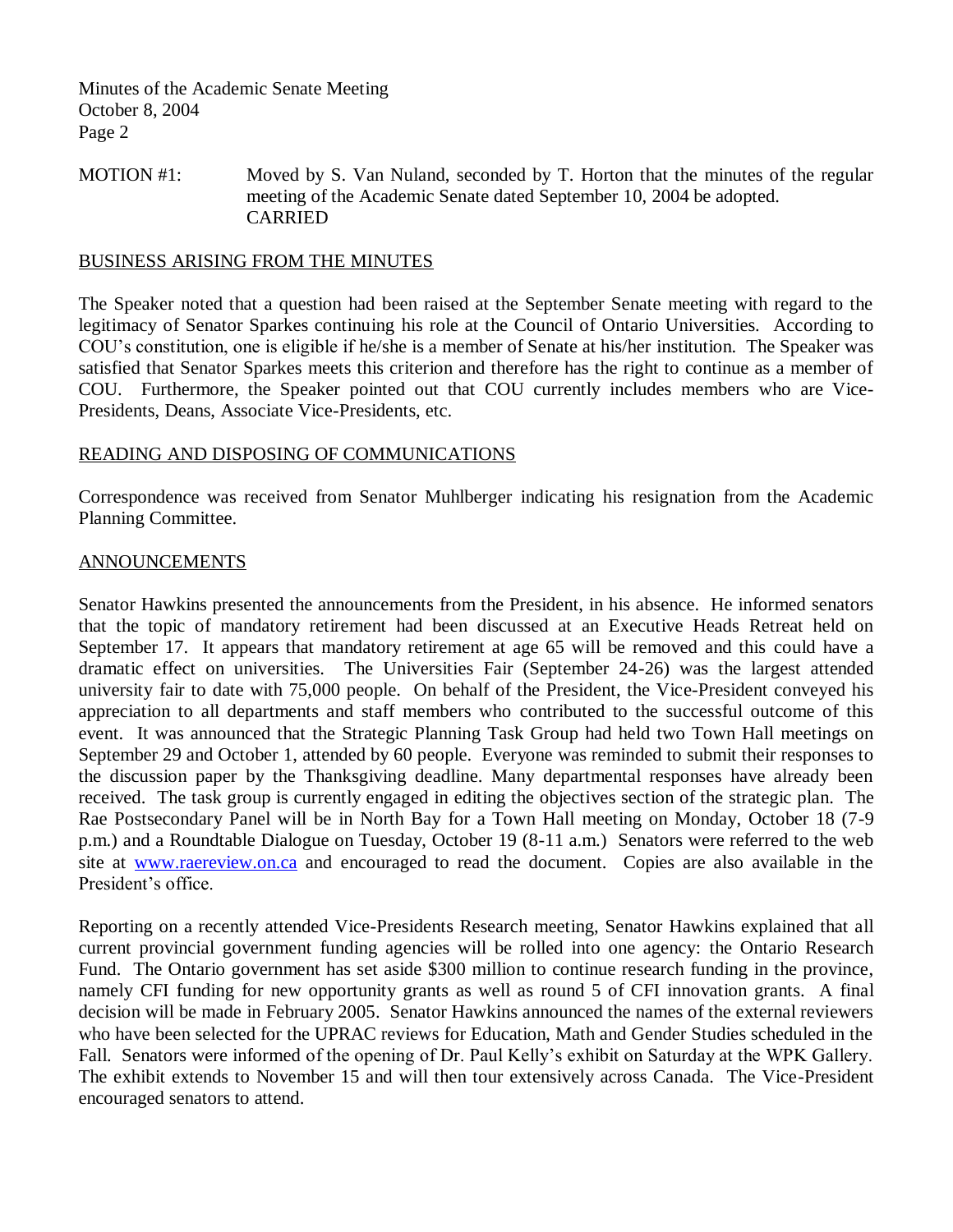Senator Dean announced that Dr. Larry Patriquin's book entitled, Inventing Tax Rage: Misinformation in the National Post, has been released and a book launch will be held on November 20 at Gulliver's. He informed senators of the appointment of Aroha Page, noting that she is the first full-time tenure track member hired for the Collaborative BScN program. The Dean stated that applications for sabbatical are due on November 1.

Senator Common reported that the Minister's office had announced that there would be no teacher test in April. He stated that discussions are ongoing with regard to changing the terms to multi-year for Ontario graduate scholarships. Representatives from small universities are opposed due to the possibility that the lion's share may end up going to PhD students. Discussion is taking place about a new university in Toronto, along the waterfront, called United Nations' University that will offer only Masters and PhD programs in peace studies. Two campuses already exist in Costa Rica and Tokyo.

Senator Lawrence distributed an enrolment summary for senators' information. He commented that there are too many students who initially intend to complete an Honours degree, but instead finish with a 3-year degree. The Registrar noted that more than 60% of students attending any Ontario university have an entering average of 80%. He stressed the importance of doing more to get our share of these students.

Senator Sparkes encouraged everyone to review the Rae document. He noted that the document contains no mention of a university education for its own sake, and no mention of Humanities and Social Sciences.

## Executive Committee

MOTION #2: Moved by J. Baffoe, seconded by J. McIntosh that the Report of the Senate Executive Committee dated September 30, 2004 be received. CARRIED

#### Academic Planning Committee

- MOTION #3: Moved by R. Hawkins, seconded by M. Denike that the Report of the Academic Planning Committee dated September 28, 2004 be received. CARRIED
- MOTION #4: Moved by B. Hawkins, seconded by C. Richardson that Senate approve the guidelines entitled, "Nipissing University Undergraduate Review Process, Revised Fall, 2004," attached, to take effect on January 1, 2005.
- MOTION #5: Moved by A. Dean, seconded by O. Sammiguel-Valderrama that an amendment to the guidelines be made by adding a sentence to Step 5 to indicate that the external reviewers should receive both the unit response and the decanal response. CARRIED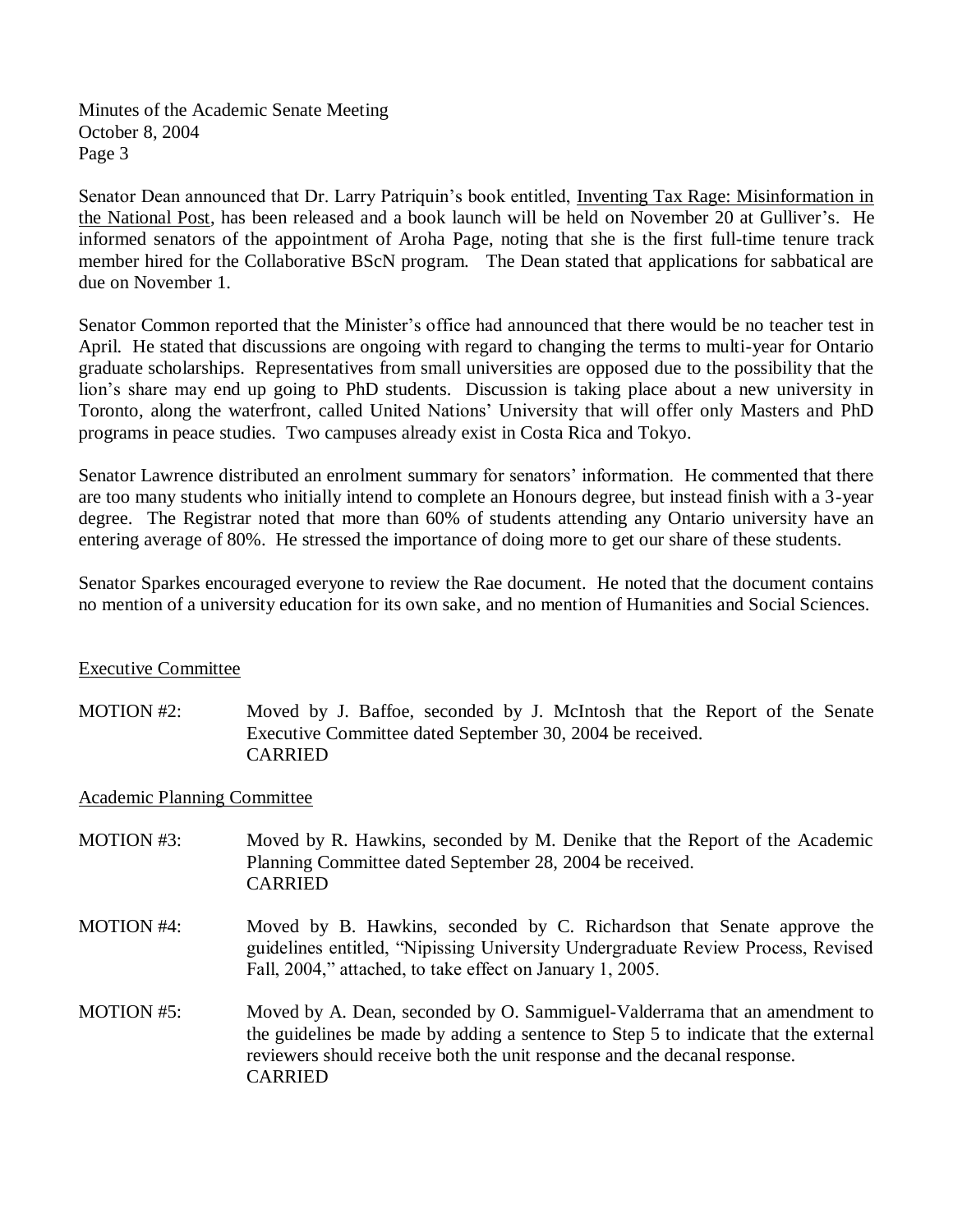- MOTION #6: Moved by R. Hawkins, seconded by C. Richardson that Senate approve the guidelines entitled, "Nipissing University Undergraduate Review Process, Revised Fall, 2004" attached, to take effect on January 1, 2005. CARRIED AS AMENDED
- MOTION #7: Moved by R. Hawkins, seconded by M. Denike that Senate approve the guidelines entitled, "Nipissing University New Program Approval Process, Revised Fall, 2004," attached, to take effect on January 1, 2005. CARRIED
- MOTION #8: Moved by R. Hawkins, seconded by M. Saari that pursuant to "Step 5" of the Nipissing University Revised Program Review Procedures (October 2002), Senate receive the attached report entitled, "Nipissing Psychology Program UPRAC Review – Academic Planning Committee Report to Senate Including Executive Summary and Recommendations – September 2004." CARRIED

### Library Committee

MOTION #9: Moved by S. Van Nuland, seconded by T. Horton that the Report of the Library Committee dated September 21, 2004 be received. CARRIED

By-laws and Striking Committee

MOTION #10: Moved by J. McIntosh, seconded by T. Horton that the Report of the By-laws and Striking Committee dated September 24, 2004 be received. CARRIED

Admissions, Promotions and Petitions Committee

# September 14<sup>th</sup> Report

- MOTION #11: Moved by A. Sparkes, seconded by D. Walton that the Report of the Admissions, Promotions and Petitions Committee dated September 14, 2004 be received. CARRIED
- MOTION #12: Moved by A. Sparkes seconded, by D. Walton that the students listed on Appendix A, who have completed all requirements of their respective degrees, be admitted to their degrees in-course and that diplomas for the degrees be awarded. CARRIED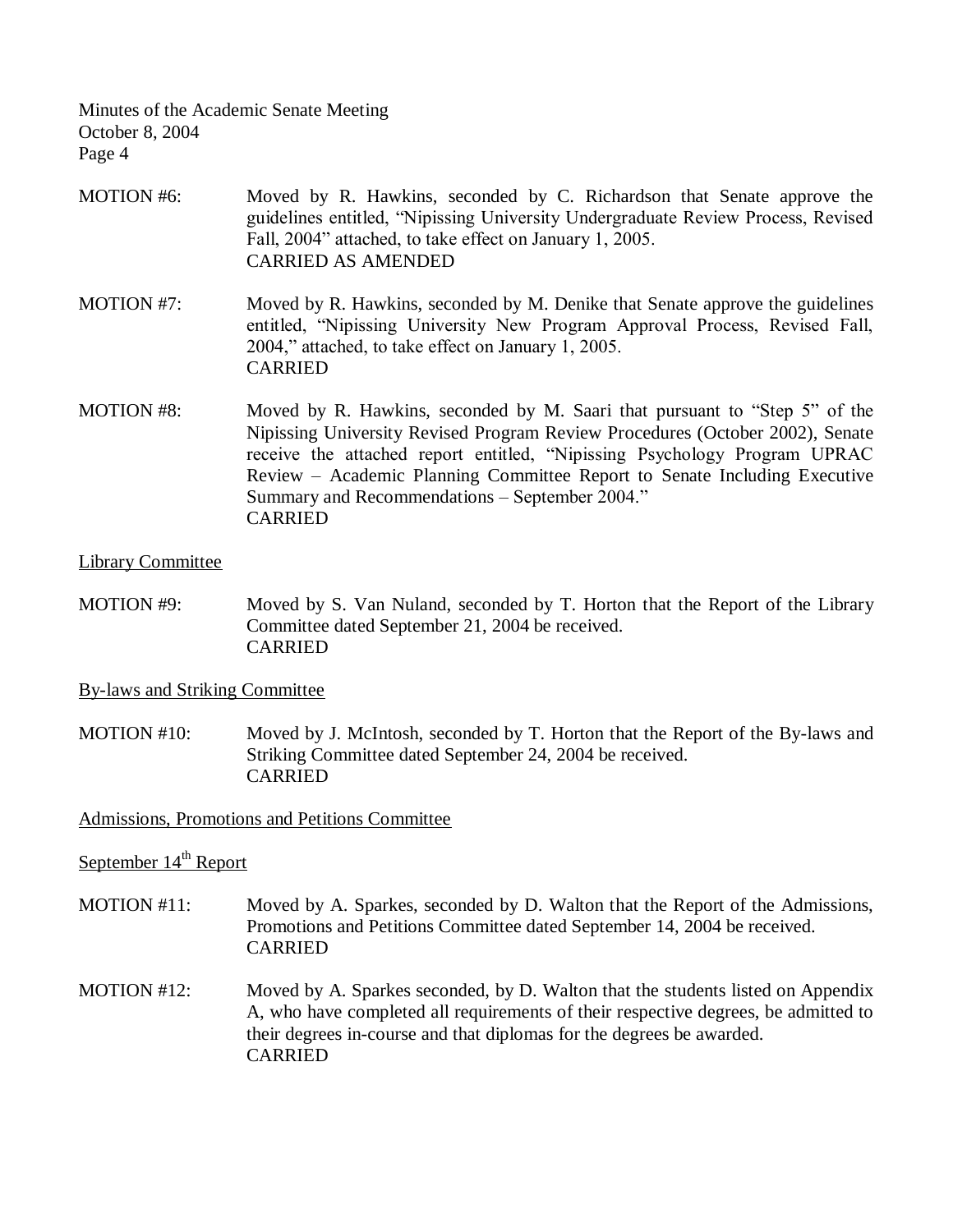September 20<sup>th</sup> Report

- MOTION #13: Moved by A. Sparkes, seconded by D. Lawrence that the Report of the Admissions, Promotions and Petitions Committee dated September 20, 2004 be received. CARRIED
- MOTION #14: Moved by A. Sparkes, seconded by S. Renshaw that the students listed on Appendix A, who have completed all requirements of their respective degrees, be admitted to their degrees in-course and that diplomas for the degrees be awarded. CARRIED

## REPORTS OF REPRESENTATIVES ON OTHER BODIES

Senator Saari presented a brief, verbal report summarizing the Board of Governors meeting held on October 6, 2004. He noted that the Dean of Arts and Science had made a presentation on the Faculty of Arts and Science. The dates of the Board Retreat were confirmed as November 6 & 7. It was reported by the Vice-President Administration and Finance that tenders received for restructuring the second floor of the Science wing were twice the budgeted amount. Some problems have been caused by the blasting associated with the new residence construction. It was announced that the university will replace another old transformer to reduce potential problems resulting from blackouts. The acquisition of new space in Brantford is being considered. A resolution was passed regarding the review of appointments of senior administrators. It was also announced that the university has confirmed that Retired General Romeo Dallaire will be a guest speaker at the university on Thursday, January  $27<sup>th</sup>$ .

## AMENDMENT OF BY-LAWS

- MOTION #15: Moved by J. McIntosh, seconded by W. Richardson that Senate establish a new standing, joint Arts & Science and Education Co-ordinating Committee for the Concurrent Education Program to be called the Concurrent Education Coordinating Committee. CARRIED
- MOTION #16: Moved by J. McIntosh, seconded by T. Horton that the composition of the Concurrent Education Co-ordinating Committee consist of:

Three senators from Arts and Science elected from the departments involved in the program (i.e., providing the degree programs and the required courses); Three Senators from Education; One student enrolled in the program; One representative from the Office of the Registrar (non-voting); One representative from the Office of the Dean of Arts and Science (non-voting); One representative from the Office of the Dean of Education (non-voting);

The Chair will be elected annually by the committee membership. CARRIED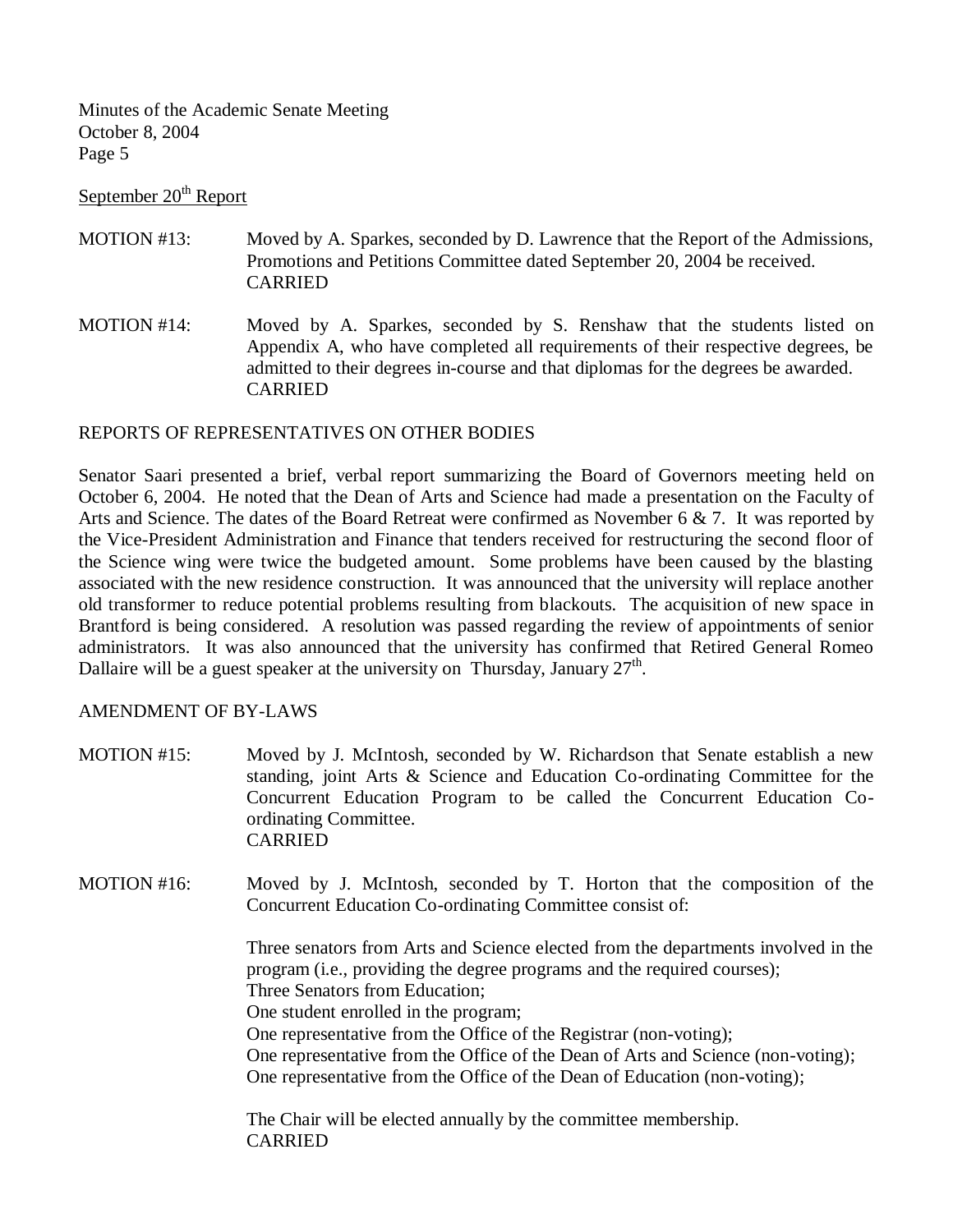- MOTION #17: Moved by J. McIntosh, seconded by M. Tuncali that the following Terms of Reference for the Concurrent Education Co-ordinating Committee be adopted:
	- 1. The Committee shall be responsible for examining the joint interests of the two faculties in terms of the Concurrent Program and will jointly problem-solve any unanticipated issues that emerge during the implementation phase.
	- 2. The Committee shall be responsible for making recommendations to Senate on any proposed expansion to include other departments in the Faculty of Arts and Science.
	- 3. The Committee will address anomalies in student progression and, subject to Senate By-laws, will make recommendations to Senate and appropriate Senate committees including UCC and APC concerning such matters as size of the program, scheduling and modeling, the practicum and evaluation of the program.
	- 4. The Committee will provide information about the program to faculty and engage in consultation activities within the university.
	- 5. The Committee shall have such other responsibilities as may be assigned from time to time by Senate. CARRIED

NOTICE OF MOTION (for discussion at November  $12<sup>th</sup>$  Senate meeting)

That Senate amend the membership of the Library Committee to include three Senators from the Arts and Science faculty and three Senators from the Education faculty.

## **ELECTIONS**

Election of three representatives from Arts and Science and three representatives from Education to serve on the Concurrent Education Co-ordinating Committee.

- K. Boterbloem nominated G. Williams
- R. Brozowski nomininated K. Topps
- F. Noël nominated P. Cook
- G. Laronde nominated M. Saari
- T. Horton nominated G. Laronde
- G. Laronde nominated H.Veil
- A. Le Sage nominated J. Mroczkowski